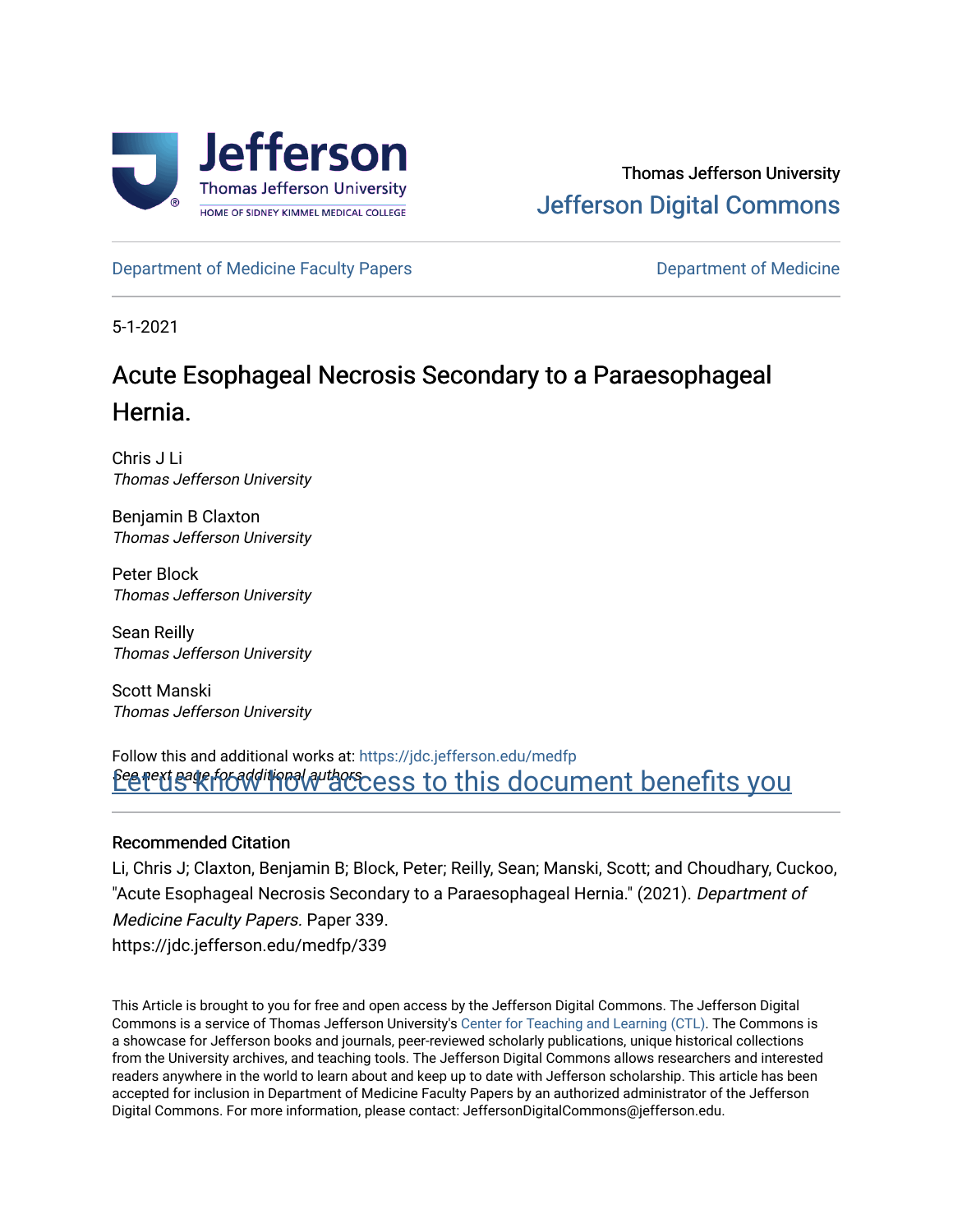# Authors

Chris J Li, Benjamin B Claxton, Peter Block, Sean Reilly, Scott Manski, and Cuckoo Choudhary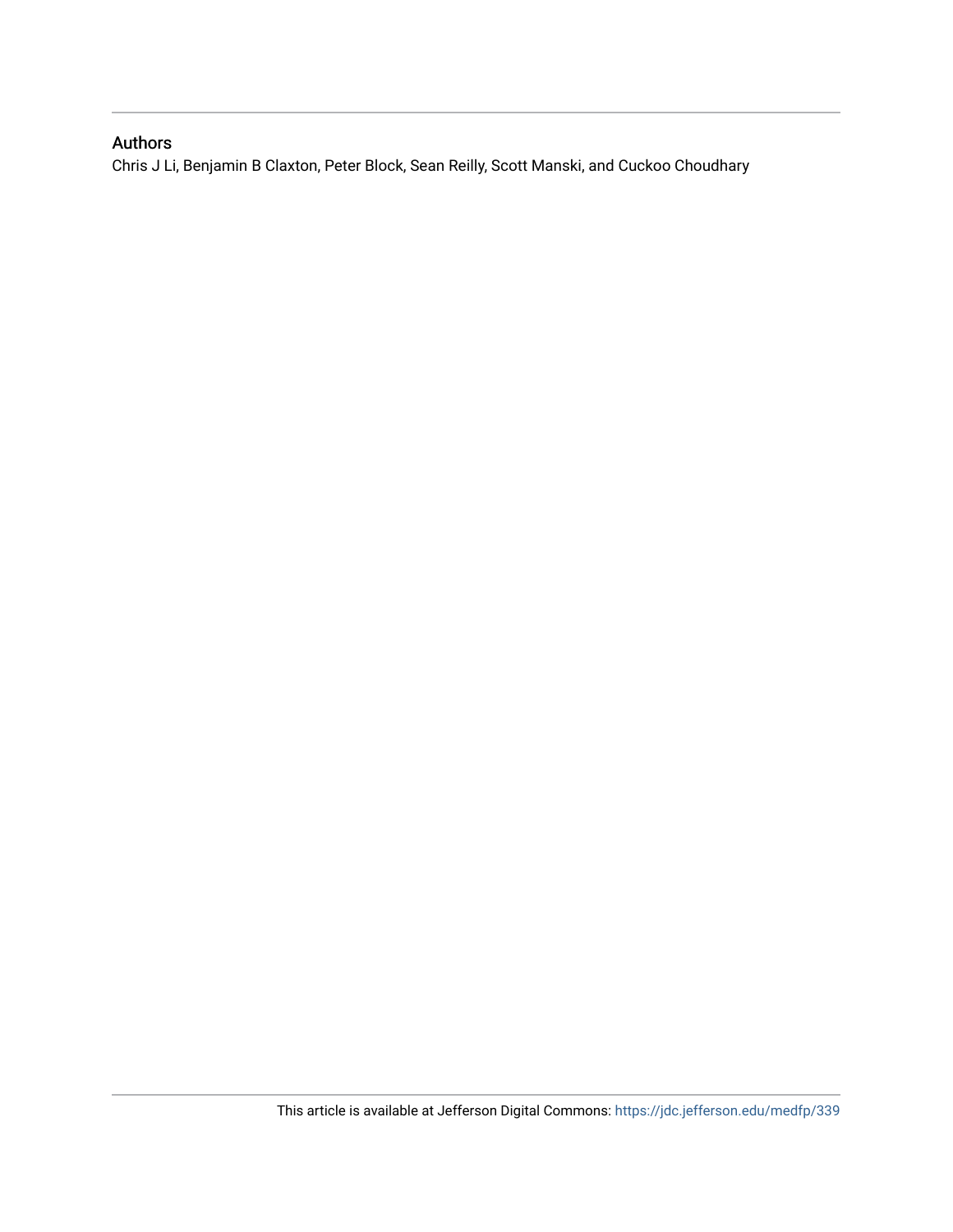| Case Rep Gastroenterol 2021;15:594-597 |                         |  |  |  |
|----------------------------------------|-------------------------|--|--|--|
| DOI: 10.1159/000517235                 | $\bigotimes$ 20<br>Publ |  |  |  |
| Received: April 17, 2021               |                         |  |  |  |
| Accepted: May 4, 2021                  | <b>WWW</b>              |  |  |  |

021 The Author(s). lished by S. Karger AG, Basel www.karger.com/crg

 $\frac{1}{11}$  OPEN

This article is licensed under the Creative Commons Attribution-NonCommercial 4.0 International License (CC BY-NC) (http://www.karger.com/Services/OpenAccessLicense). Usage and distribution for commercial purposes requires written permission.

**Single Case**

# **Acute Esophageal Necrosis Secondary to a Paraesophageal Hernia**

Published online: July 5, 2021

Chris J. Li<sup>a</sup> Benjamin B. Claxton<sup>a</sup> Peter Block<sup>a</sup> Sean Reilly<sup>a</sup> Scott Manski<sup>b</sup> Cuckoo Choudhary<sup>b</sup>

aDepartment of Internal Medicine, Thomas Jefferson University Hospitals, Philadelphia, PA, USA; <sup>b</sup>Division of Gastroenterology and Hepatology, Thomas Jefferson University Hospitals, Philadelphia, PA, USA

# **Keywords**

Acute esophageal necrosis · Black esophagus · Paraesophageal hernia · Hematemesis

# **Abstract**

Acute esophageal necrosis (AEN) or "black esophagus" is a rare clinical entity caused by necrosis of distal esophageal mucosa stemming from esophageal ischemia. Possible etiologies are broad but most commonly include possible triggers of low-flow vascular states in the esophagus, including infections, broad-spectrum antibiotic use, and gastric volvulus, among others. Patients most commonly present clinically with acute onset hematemesis and melena. Here, we describe a patient who initially presented with multiple nonspecific gastrointestinal symptoms, including abdominal pain and nausea, that progressed over a 10-day period, culminating in multiple episodes of hematemesis prior to presentation. Endoscopic evaluation confirmed the diagnosis of AEN and unveiled a possible paraesophageal hernia (PEH) as the causative factor. A subsequent videofluoroscopic barium swallow was utilized to better characterize the upper gastrointestinal anatomy and confirmed the PEH as a likely etiology. Esophagogastroduodenoscopy (EGD) can often identify PEH independently, but in patients with AEN secondary to a possible, but unclear, PEH on EGD, a videofluoroscopic barium swallow is an appropriate and useful next step in confirming the diagnosis. While treatment of AEN traditionally involves fluid resuscitation, intravenous protein pump inhibitors, and total parenteral nutrition, surgical intervention is often indicated in patients who have a contributing and symptomatic PEH.

> © 2021 The Author(s). Published by S. Karger AG, Basel

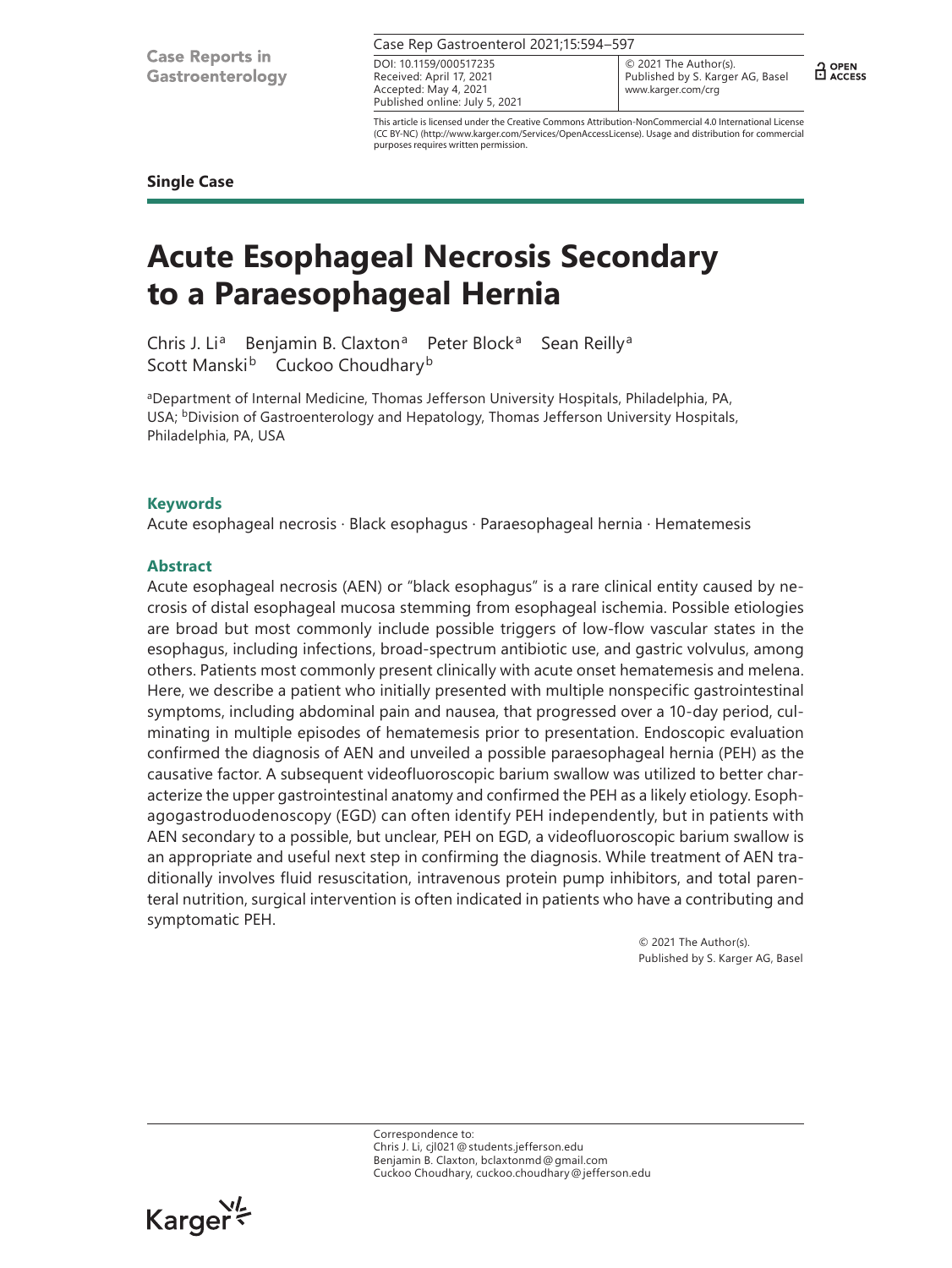|  |  |  | Case Reports in Gastroenterology |  |
|--|--|--|----------------------------------|--|
|--|--|--|----------------------------------|--|

| Case Reports in Gastroenterology |                                                                              |  |  |  |
|----------------------------------|------------------------------------------------------------------------------|--|--|--|
| DOI: 10.1159/000517235           | © 2021 The Author(s). Published by S. Karger AG, Basel<br>www.karger.com/crg |  |  |  |

Li et al.: Acute Esophageal Necrosis Secondary to a Paraesophageal Hernia

### **Introduction**

Acute esophageal necrosis (AEN), also known as "black esophagus," is a rare clinical finding characterized by diffuse necrosis of the distal esophagus, typically terminating at the gastroesophageal junction [[1\]](#page-5-0). Clinically, 70% of patients present with acute onset hematemesis and melena. Less common presentations include dysphagia, chest pain, epigastric pain, and fever [\[2\]](#page-5-1). It occurs due to esophageal ischemia, secondary to either a low flow state of the esophagus from a multitude of inciting factors or disruption of the mucosal barrier system, which is seen in debilitated patients. Here, we present a case of acute esophageal necrosis associated with a PEH.

# **Case Report**

A 60 year-old-woman with a history of daily alcohol use, osteoarthritis on chronic nonsteroidal anti-inflammatory drugs (NSAIDs), and paroxysmal supraventricular tachycardia presented to the emergency department with a 10-day history of abdominal pain, nausea, and emesis. Initially nonbloody, the patient reported several episodes of hematemesis 1 day prior to admission. This was associated with persistent, nonexertional, substernal chest pain, without radiation. She reported associated anorexia. The patient denied any recent NSAID, alcohol, or foreign substance ingestion.

On arrival to the emergency department, the patient was tachycardic to 148 beats per minute and hypotensive to 103/92, with otherwise stable vital signs. Her labs revealed an elevated serum creatinine of 1.81 mg/dL from a baseline of 0.6 mg/dL, serum lactate of 4 mmol/L, and an elevated anion gap of 37 mmol/L. After aggressive intravenous fluid resuscitation, these lab abnormalities normalized. Labs also revealed a serum white blood cell count of 24,000 B/L, hemoglobin of 13.5 g/dL, and platelets of 301,000 B/L. High-sensitivity troponin was elevated (240  $\rightarrow$  217 ng/mL). An electrocardiogram revealed atrial fibrillation with rapid ventricular response without evidence of acute coronary syndrome. Chest radiography revealed mild pulmonary edema and was otherwise unremarkable. She was started on an intravenous proton pump inhibitor.

Upper endoscopy showed hemorrhagic mucosa at 20 cm from the incisors, which became necrotic circumferentially, extending to the esophagogastric junction (shown in Fig. 1). A large hiatal hernia was also appreciated. No esophageal varices were seen. She received a 4-day course of empiric antimicrobials for potential microbial translocation, was placed on bowel rest, and was started on total parenteral nutrition. She was discharged 6 days after presentation.

The patient underwent an outpatient esophagogastroduodenoscopy (EGD) 1 month later, which demonstrated improving esophagitis and a large hiatal hernia, but was inconclusive for PEH. Subsequent videofluoroscopic barium swallow revealed a moderate-sized fixed type II PEH, defined by a normal anatomically placed gastroesophageal junction with a portion of the gastric fundus herniating through the diaphragmatic hiatus adjacent to the esophagus. The patient was referred for surgical management.

## **Discussion**

The pathogenesis of acute esophageal necrosis is theorized to commonly stem from ischemic insults or gastric outlet obstruction. Low flow vascular states as well as esophageal reflux both promote a direct injury of the esophageal mucosa [\[3](#page-5-2)]. The distal third of the

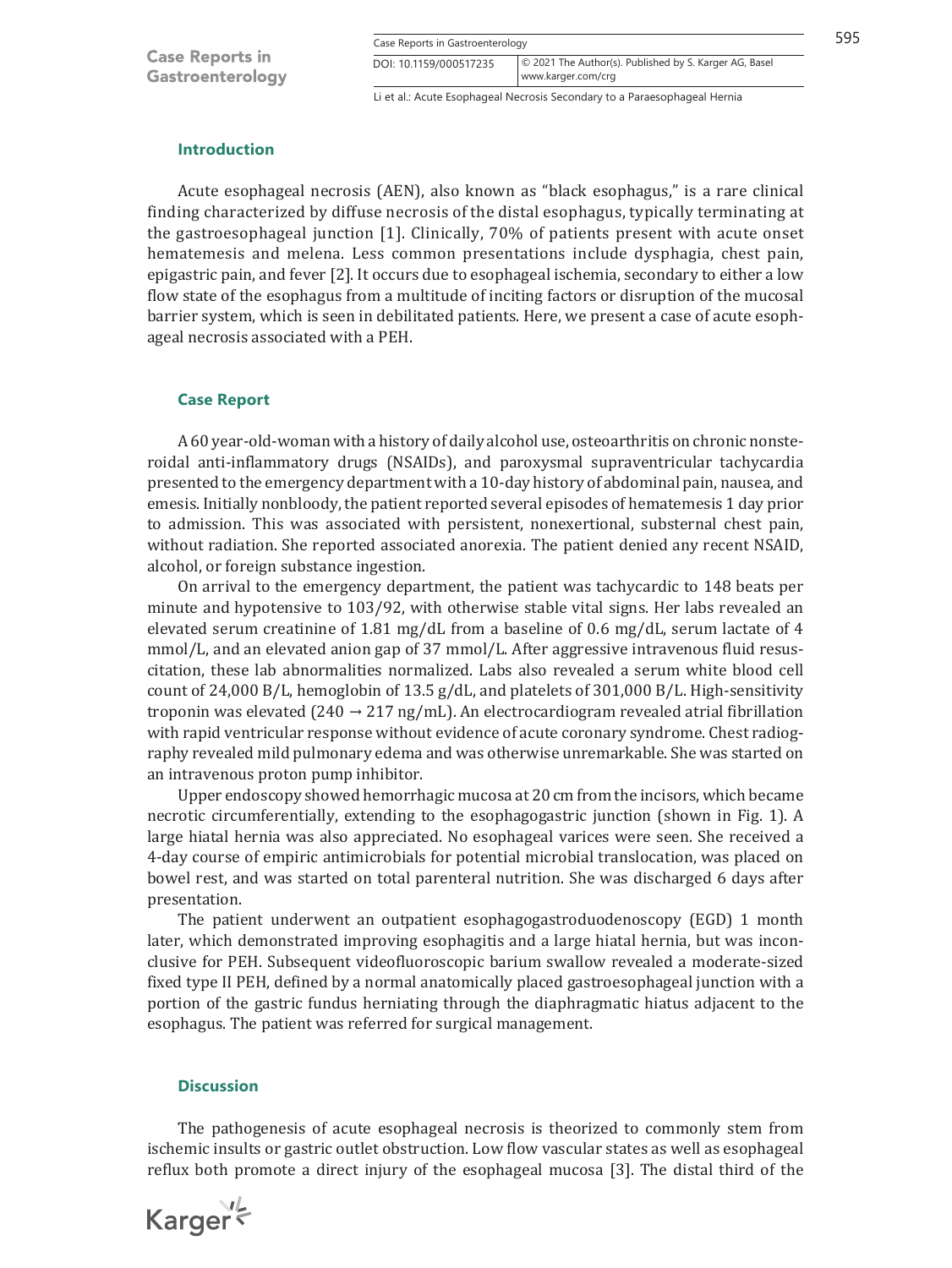

**Fig. 1. a**, **c** Endoscopic findings from admission, demonstrating acute, circumferential necrosis of the esophagus extending to the esophagogastric junction. b, Endoscopic findings about 30 days after admission, revealing mucosal healing. d, A retroflexed endoscopic view in the stomach showing the paraesophageal hernia.

esophagus is a "watershed" area relative to the densely vascularized upper esophagus, receiving blood from branches of the left gastric and inferior phrenic arteries. Despite the relatively hypovascular nature of the distal esophagus, the complex vascular network in the esophageal submucosa makes esophageal infarction a rare clinical entity [\[4](#page-5-3)]. First-line conservative treatment modalities are focused on restoring flow and suppressing reflux with intravenous fluids, proton pump inhibitors, total parenteral nutrition, and minimal oral intake.

The inciting event causing esophageal ischemia is thought to be multifactorial; here, we postulate that transient torsion of the esophagus in the presence of a PEH was the inciting factor of esophageal injury. This has been described infrequently in the literature, with similar presentations of abdominal pain and hematemesis [\[5\]](#page-5-4). In patients with AEN secondary to PEH, resolution of symptoms has traditionally been achieved with urgent surgical intervention for hernia repair, volvulus reduction, and incarceration of the gastric antrum. With an overall mortality rate of 32%, an early recognition of AEN and initiation of treatment are imperative to prevent rapid deterioration [[6\]](#page-5-5). Her past history of NSAID and alcohol use is an unlikely etiology given the risk of upper gastrointestinal bleeds is decreased in chronic NSAID use (when compared to acute), and typical imaging findings of bleeding secondary to both substances were absent on EGD [\[7](#page-5-6)].

In patients with AEN thought be secondary to a PEH without confirmatory findings on EGD, videofluoroscopic barium swallow may be utilized to better characterize the upper gastrointestinal anatomy [[8](#page-5-7)]. Patients with a PEH may be managed with supportive care, which can improve esophageal necrosis prior to definitive surgical intervention. Specific indications for surgery in

Karger